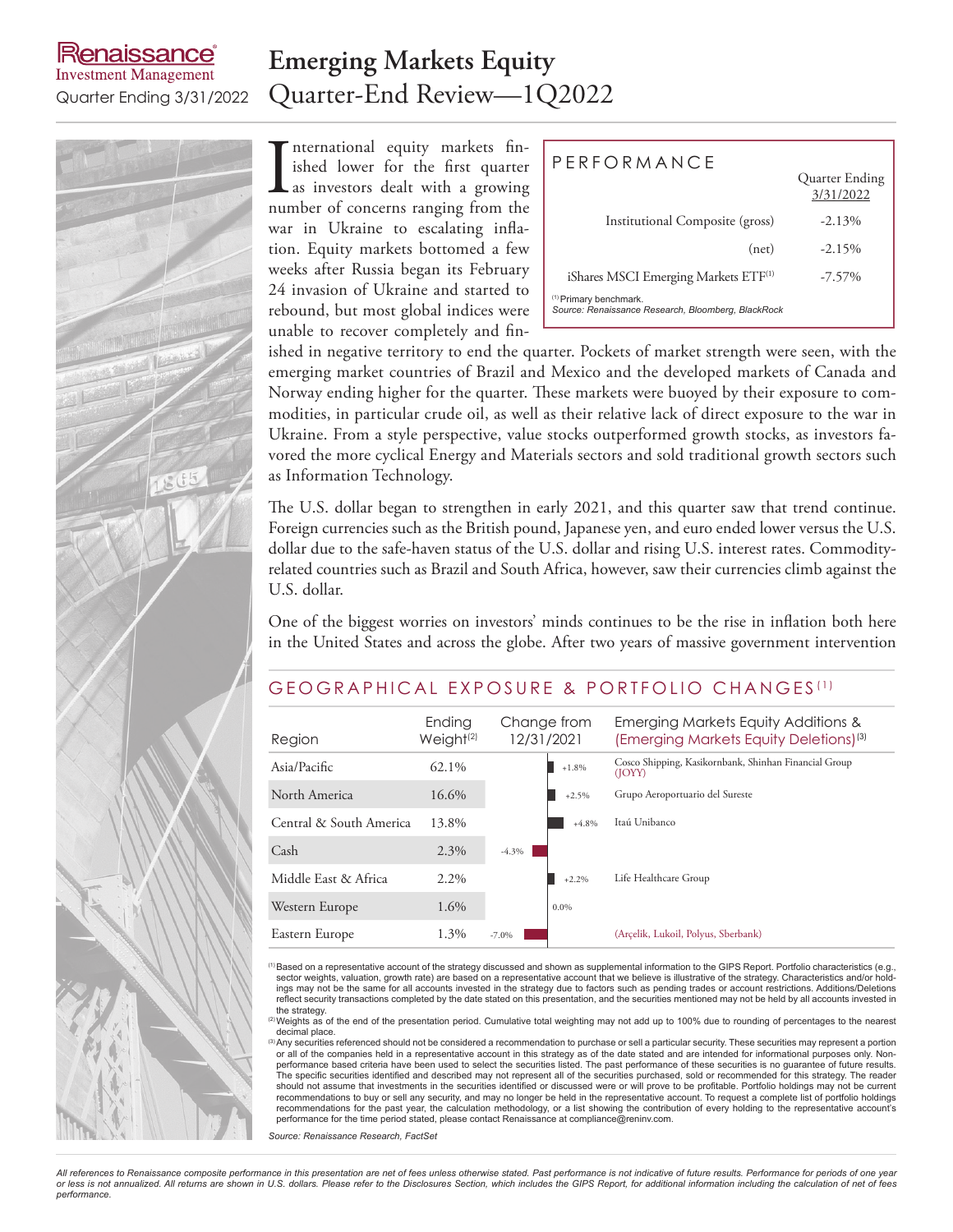# lenaissance **Investment Management**

# **Emerging Markets Equity** Quarter Ending 3/31/2022 Quarter-End Review—1Q2022

# TSM Taiwan Semiconductor Manufacturing 3.41% -0.46%

### CONTRIBUTORS TO RETURN (1)(2)

| Ticker                                           | Company Name                         | Average Weight <sup>(3)</sup> | Contribution to Return |  |  |  |  |
|--------------------------------------------------|--------------------------------------|-------------------------------|------------------------|--|--|--|--|
| TOP FIVE CONTRIBUTORS-EMERGING MARKETS EQUITY    |                                      |                               |                        |  |  |  |  |
| ASAI                                             | Sendas Distribuidora                 | 2.22%                         | 1.08%                  |  |  |  |  |
| <b>IFS</b>                                       | Intercorp Financial Services         | 2.61%                         | 0.70%                  |  |  |  |  |
| <b>ITUB</b>                                      | Itaú Unibanco                        | $0.77\%$                      | $0.42\%$               |  |  |  |  |
| <b>CSAN</b>                                      | Cosan                                | 1.67%                         | 0.41%                  |  |  |  |  |
| <b>OMAB</b>                                      | Grupo Aeroportuario del Centro Norte | 2.29%                         | $0.40\%$               |  |  |  |  |
| BOTTOM FIVE CONTRIBUTORS-EMERGING MARKETS EQUITY |                                      |                               |                        |  |  |  |  |
| <b>SIMO</b>                                      | Silicon Motion Technology            | 2.58%                         | $-0.90\%$              |  |  |  |  |
| <b>UMC</b>                                       | United Microelectronics              | 2.74%                         | $-0.70%$               |  |  |  |  |
| CX                                               | Cemex                                | 2.00%                         | $-0.48%$               |  |  |  |  |
| МX                                               | Magnachip Semiconductor              | 2.18%                         | $-0.48%$               |  |  |  |  |

<sup>(1)</sup>Based on a representative account of the strategy discussed and shown as supplemental information to the GIPS Report. Portfolio characteristics (e.g., sector weights, valuation, growth rate) are based on a representat

bottom five contributors by weight to the performance of a representative account in this strategy as of the date stated and are intended for informational purposes only. The past performance of these securities is no guarantee of future results. The specific securities identified and described may not represent all of the securities purchased, sold or recommended for this strategy. The reader should not assume that investments in the securities identified<br>or discussed were or will prove to be profitable. Portfolio holdings held in the representative account. To request a complete list of portfolio holdings recommendations for the past year, the calculation methodology, or a list showing the contribution of every holding to the representative account's performance for the time period stated, please contact Renaissance at compliance@reninv.com.

(3)Average weights over the presentation period.

*Source: Renaissance Research, FactSet*

to stave off the negative economic effects of the global pandemic, politicians and central bankers are now dealing with rampant price increases the likes of which have not been seen in more than a generation. Already stretched supply chains are being further constrained and rerouted due to the Russian invasion, while higher energy prices and food costs threaten to dampen future economic growth. For example, March consumer prices in the eurozone surged 7.5% at an annual rate—well above the 2% annual inflation target set by the European Central Bank (ECB). This is leading economists to predict multiple ECB rate hikes later this year, pushing rates, which have hovered below zero for many years, to positive territory. While the U.S. Federal Reserve notably began raising rates a few weeks ago, some emerging market central bankers have been more proactive in fighting inflation, with Brazil and Mexico raising rates starting in 2021. Central bankers will need to walk a fine line, because raising rates too high and/or too quickly could hinder economic growth at a time when economies are fragile.

China remains one of the few countries to keep interest rates down, as its zero-Covid policy continues to dampen the country's economic growth. China's equity markets were some of the weakest during the first quarter and over the past year as investors worried about China's relationship with Russia, renewed lockdowns, and its slowing property market. We have maintained an allocation to China for many years and are encouraged that the government is now increasing its stimulus actions while cutting down on the number of regulatory actions that have been a dark cloud over equity markets. In addition, progress is being made between U.S. and Chinese regulators that would allow Chinese stocks to maintain their listings in the United States.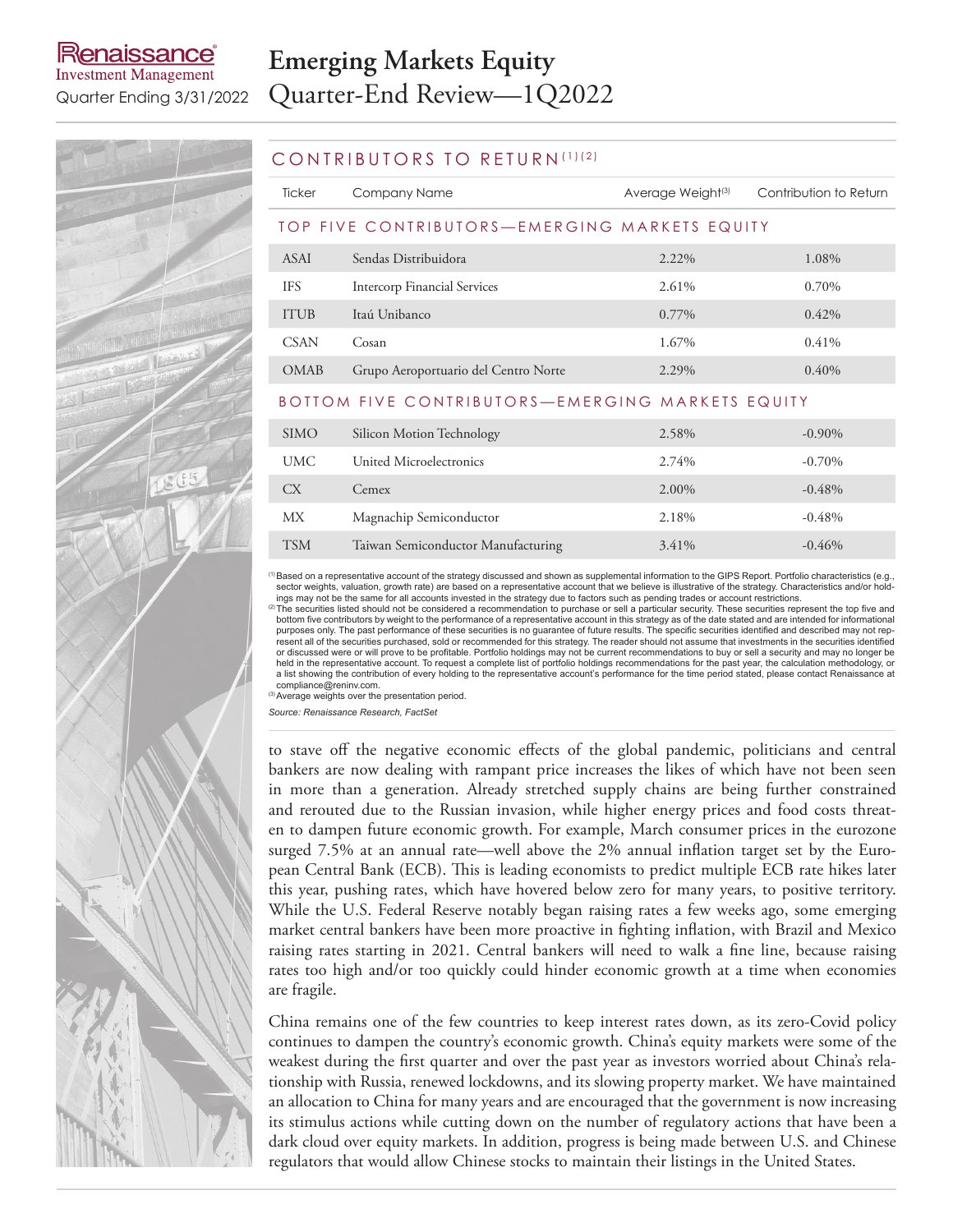# enaissance **Investment Management**

# **Emerging Markets Equity** Quarter Ending 3/31/2022 Quarter-End Review—1Q2022

Our portfolio performance was negative on an absolute basis but was ahead of our benchmark for the quarter. Positive stock selection in the Consumer Staples and Communication Services sectors was offset by negative selection in the Materials and Information Technology sectors. Our underweight to China and overweight to Mexico helped relative performance, but this was partially offset by poor stock selection in Taiwan and Mexico. Regionally, our underweight to the Asia/Pacific region helped relative returns while our underweight to the Middle East and Africa detracted from returns.

Looking toward the rest of 2022, equity markets face a number of headwinds that are unlikely to be resolved any time soon. Ironically, the global pandemic, now entering its third year, is not the top concern among investors. Sustained inflation and war are bigger threats to global economic growth. Higher inflation could lead to demand destruction, although there is little evidence of that so far, as consumers seem willing and able to manage higher prices. However, a long and drawn-out military conflict between Russia and Ukraine coupled with persistent inflation will undoubtedly weigh on the global economy. At present, economists expect measures of economic health, such as Purchasing Managers Indices, to fall into contraction territory, indicating that company earnings growth may also weaken. This shift toward slower growth will likely lead investors to favor companies with strong balance sheets, steady cashflows, and the ability to pass on higher prices to consumers. Market volatility is unlikely to abate in the short term, but we believe quality-growth companies that trade at reasonable valuations should add value for investors.

# D ISCLOSURES

The opinions stated in this presentation are those of Renaissance as of March 31, 2022 and are subject to change at any time due to changes in market or economic conditions.

### GICS<sup>®</sup> SECTOR INFORMATION

Sector Listing according to MSCI and S&P Dow Jones data: MSCI and S&P Dow Jones do not make any express or implied warranties or representations and shall have no liability whatsoever with respect to any GICS data contained herein.

# **PERFORMANCE**

If Renaissance or benchmark performance is shown, it represents historically achieved results, and is no guarantee of future performance. All performance is shown in U.S. dollars unless otherwise stated. Future investments may be made under materially different economic conditions, in different securities and using different investment strategies and these differences may have a significant effect on the results portrayed. Each of these material market or economic conditions may or may not be repeated. Therefore, there may be sharp differences between the benchmark or Renaissance performance shown and the actual performance results achieved by any particular client. Benchmark results are shown for comparison purposes only. The benchmark presented represents unmanaged portfolios whose characteristics differ from the composite portfolios; however, they tend to represent the investment environment existing during the time periods shown. The benchmark cannot be invested in directly. The returns of the benchmark do not include any transaction costs, management fees or other costs. The holdings of the client portfolios in our composites may differ significantly from the securities that comprise the benchmark shown. The benchmark has been selected to represent what Renaissance believes is an appropriate benchmark with which to compare the composite performance.

The value of an investment may fall as well as rise. Please note that different types of investments involve varying degrees of risk and there can be no assurance that any specific investment will either be suitable or profitable for a client or prospective client's investment portfolio. Investor principal is not guaranteed and investors may not receive the full amount of their investment at the time of sale if asset values have fallen. No assurance can be given that an investor will not lose invested capital. Consultants supplied with these performance results are advised to use this data in accordance with SEC guidelines. The actual performance achieved by a client portfolio may be affected by a variety of factors, including the initial balance of the account, the timing and amount of any additions to or withdrawals from the portfolio, changes made to the account to reflect the specific investment needs or preferences of the client, durations and timing of participation as a RIM client, and a client portfolio's risk tolerance, investment objectives, and investment time horizon. All investments carry a certain degree of risk, including the loss of principal and are not guaranteed by the U.S. government.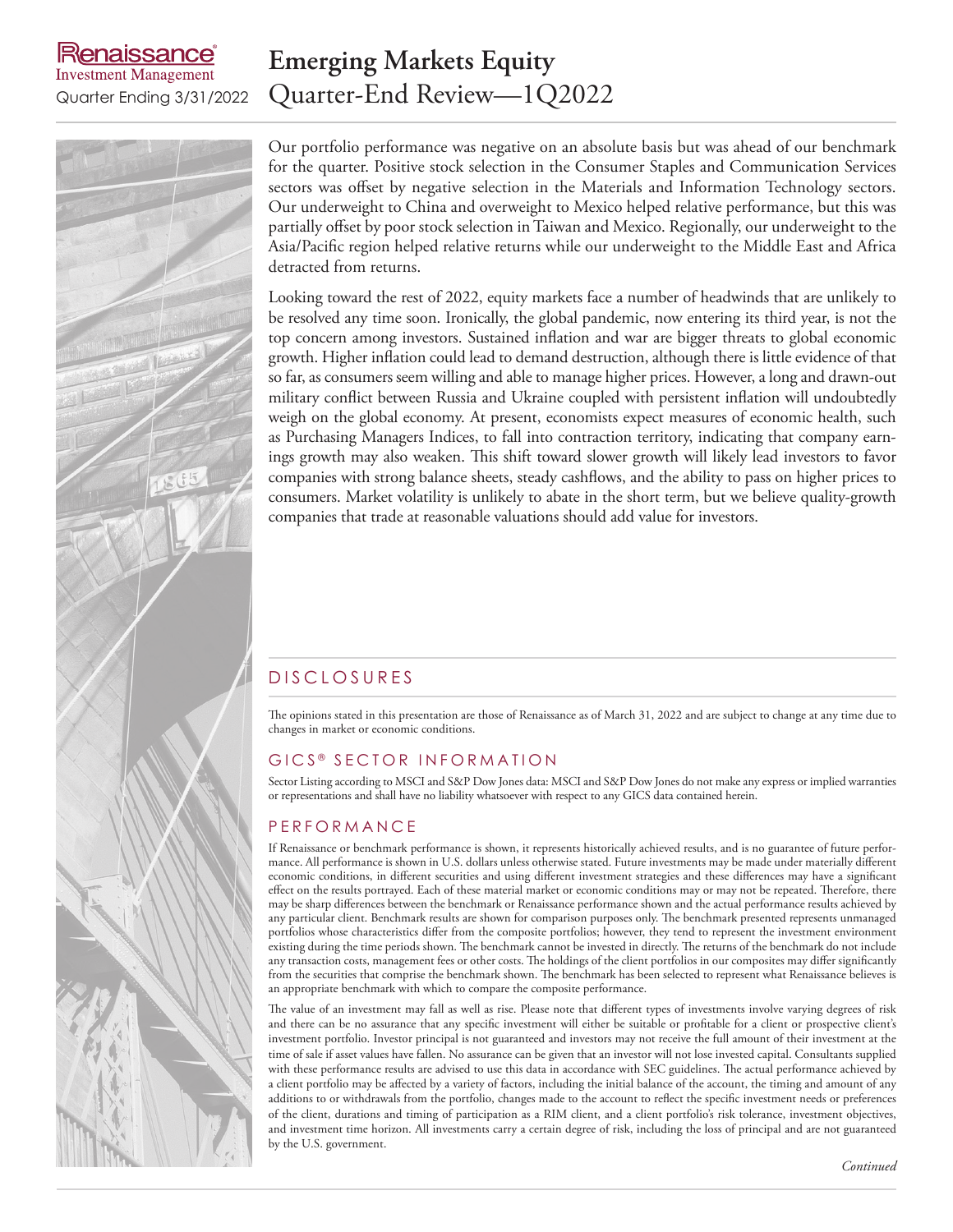# **Renaissance**® **Investment Management**

# **Emerging Markets Equity** Quarter Ending 3/31/2022 Quarter-End Review-1Q2022



## REFERENCED ETFS

**iShares MSCI Emerging Markets ETF—**The iShares MSCI Emerging Markets ETF seeks to track the investment results of an index composed of large- and mid-capitalization emerging market equities.

### STOCK REFERENCES

If securities are referenced, they should not be considered a recommendation to purchase or sell a particular security. These securities may represent a portion or all of the companies held in a representative account in this strategy as of the date stated and are intended for informational purposes only. Nonperformance-based criteria have been used to select the securities listed. The past performance of these securities is no guarantee of future results. The specific securities identified and described may not represent all of the securities purchased, sold or recommended for this strategy. The reader should not assume that investments in the securities identified or discussed were or will prove to be profitable. Portfolio holdings may not be current recommendations to buy or sell any security, and may no longer be held in the representative account. To request a complete list of portfolio holdings recommendations for the past year, the calculation methodology or a list showing the contribution of every holding to the representative account's performance for the time period stated, please contact Renaissance at compliance@reninv.com.